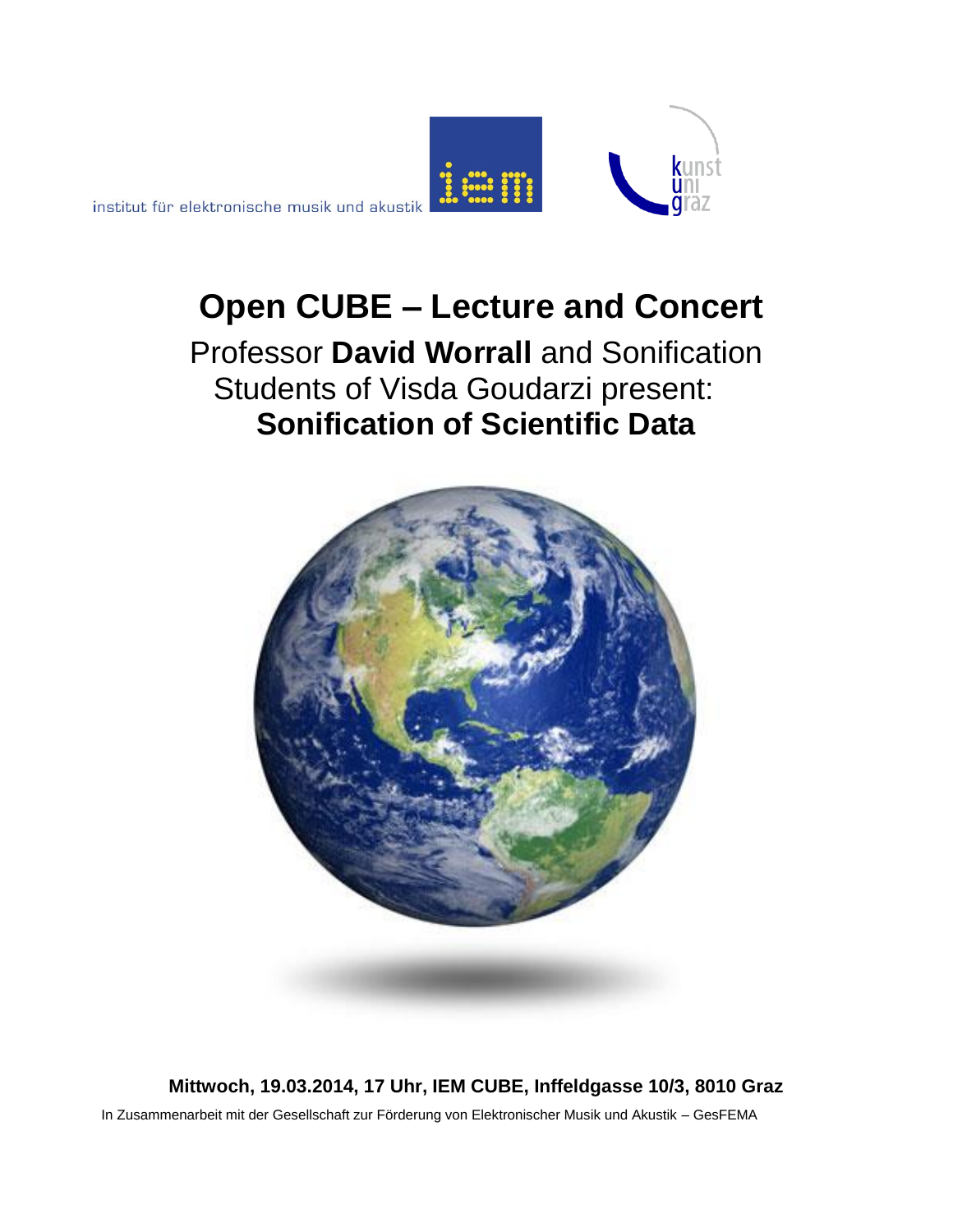### **Lecture:**

### **Sonification of Scientific Data Professor Dr. David Worrall**

Scientists use data as evidence in their daily practice, as well as in the communication of the findings of such practice to each other and to the general public. Many practicing scientists are skeptical of the usefulness–or even validity–of using data sonification in their work. For those who work with sound, this can be somewhat surprising, even confronting but needs to be understood. In this talk David wants to discuss what scientific data is and some of the purposes, metaphors and modeling techniques that he uses when soniculating data for scientific purposes, and in his other cultural practice, as a composer. He will illustrate the talk with some statistical examples and from his current work in monitoring heart function and computer networks.

### **Sonic Heat Maps Community Community Community Community Community Community Community Community Community Community**

Sonic Heat Maps is a Sonification tool to display Temperature Data. The user can navigate around the globe using the cursor, or navigating over time.

Data is collected by Wegener Center for Climate and global Change. Thanks to Andrea K. Steiner and Martin Jury for providing the data.

# **Sonification Study 1 Andres Gutierrez Martinez Can you hear the wind? Andreas Fuchs**

A gentle breeze may be a blessing on a hot summer day, hurricanes can be devastating catastrophes. This project does not focus on understanding an overall progression of wind data, but to give an windlike impression with sound. Therefore wind is presented as small sound particles which move through space and are given an relative speed and direction. The sound particles are modulated with a pulsed envelope as reference.

The data in the presentation is taken from the CMIP project and represents simulated wind data from the Max Planck Institute for Meteorology with a starting point of the simulation in the year 2005. In the presentation different geografic locations are chosen to sonify distinctive temporal events.

# **SoniCardio Benjamin Stahl & Jonas Helm**

SoniCardio is an audio visual teaching aid. Teaching and learning in schools and universities are predominantly based on visual models of technical or biological structures. The sense of hearing mainly remains an instrument for communication between lecturer and student. SoniCardio is an application with the attempt to use the advantages of multichannel perception for the particular case of the electrical conduction system of the heart. This Sonification is designed for half a dome of speakers, adapted to the user standing in front of the screen.

The heart's electrical conduction system is based on spreading depolarization. The heart-muscle cells change their electrical potential and pass this change on to their neighbors. This depolarization triggers the contraction of the muscle cells. For this matter, special conduction cells transmit depolarization very fast on specific lines. These sequences are presented visually as well as by a spatial sonification. Other, slower cells, subsequently transmit the depolarization within the rest of the heart-muscle. This event generates a spreading, plane sound, while being shown in the visualization. The electrocardiograms (ECG/ German: EKG), which are shown on the sides and trigger the events mentioned above, are finally sonified and spatially placed like they are shown on the screen. The program's main focus is not the analysis of ECG data, rather it's a try to synchronize auditive and visual perception in an animation for teaching purposes.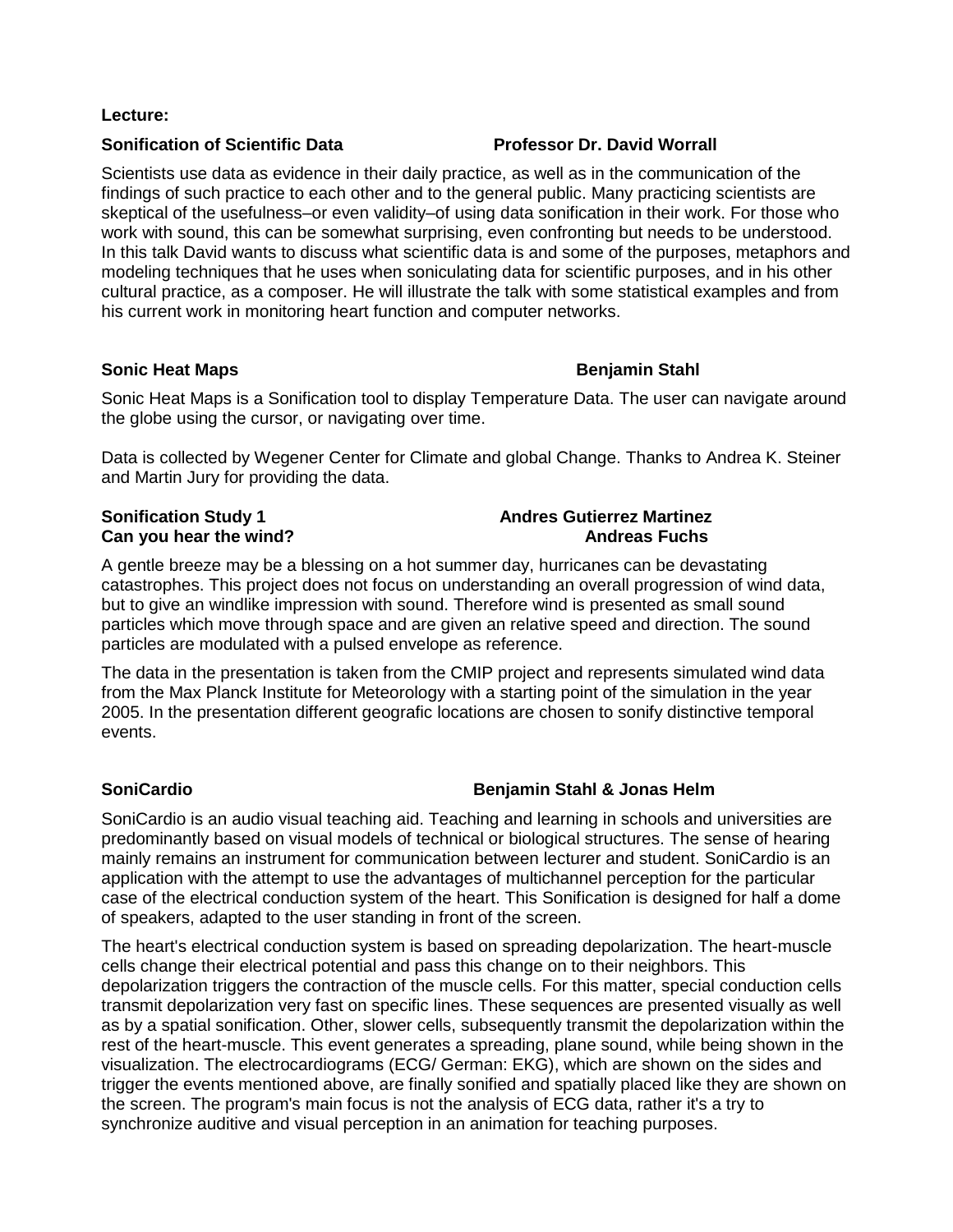### **Mixtures and recollections (1981: 5 minutes) Case Constructs David Worrall**

This short work is a study in spatial counterpoint. It uses physical space to mix, differentiate and occlude a three-part repeating "canon" of the random ordering of harmonics of the tones of the Gregorian chant Veni Creator Spiritus. Each of the three parts circles in quadrophonic space at a different velocity. At each "invocation," of each of the three parts, the harmonics are resorted (or re-collected) so that they are eventually all in ascending pitch order. All three parts eventually come together in time and space. In performance the musical flourishes or gestures are formed by the spatial coincidence spatial of tones from all three layers. This is somewhat emphasised in this 2 channel mix. [Melbourne University Computer Music Research Project studio. Software Synthesis on a Mainframe using Music-C sound synthesis software. Programmed by the composer in APL. 14 bit DACs on a mainframe computer with sound synthesis using Music-C]

### **I am on the net through an interface different to the one you use when you do (2005: 8 minutes)** David Worrall

This is an installation work which employs language translation software to provide "resonances" of original spoken and textual materials in multiple-listening-post installation spaces. The inexact nature of such language translations (such as that provided by the babelfish website, for example) are used to resonate the text using multiple feedback pathways to create a "Chinese whispers" environment.

The text for I am on the net is based on a translation of the composer Alvin Lucier's I am sitting in a room (1970) for voice on tape. Here is Lucier's original text:

I am sitting in a room different from the one you are in now. I am recording the sound of my speaking voice and I am going to play it back into the room again and again until the resonant frequencies of the room reinforce themselves so that any semblance of my speech, with perhaps the exception of r-r-r-rhythm, is destroyed. What you will hear, then, are the natural resonant frequencies of the room articulated by speech. I regard this activity n-n-n-n-not so much as a demonstration of a physical fact, but more as a way to s-s-smooth out any irregularities my speech might have.

Lucier's text is morphologically transformed into:

I am on the net through an interface different from the one use when you do. I am submitting the coding of my written text and I am going to submit it back into the net again and again until the resonant syntaxes of networked mind reinforces itself so that any semblance of my text, with perhaps the exception of of of subject, is destroyed. What you will hear, then, are the natural resonant syntaxes of networked mind articulated by text. I regard this activity not not not not so much as a demonstration of a linguistic fact, but more as a way to to to smooth out any irregularities my text might have.

Examples of transformations of this text can be found at:

http://www.avatar.com.au/worrall/index.php/installations/1-i-am-in-the-net-through-an-interfacedifferent-from-the-one-you-use-when-you-do

# **Air for flutes and live electronics (1989: 15 min.)**

# **Flute: Mardi McSullea. Electronics: David Worrall**

Air is in two movements and consists entirely of flute and transformed-flute sounds. It opens with an Alap - a prelude movement for solo flute in which the musical materials of the work as a whole, including an extended range of techniques such as multiphonics, key-clicks and other noises, are gradually exposed. It is played with a sense of drama and intensity which is enhanced by the flautist sometimes being required to inhale through the instrument. The flute is discreetly amplified with some reverberation.